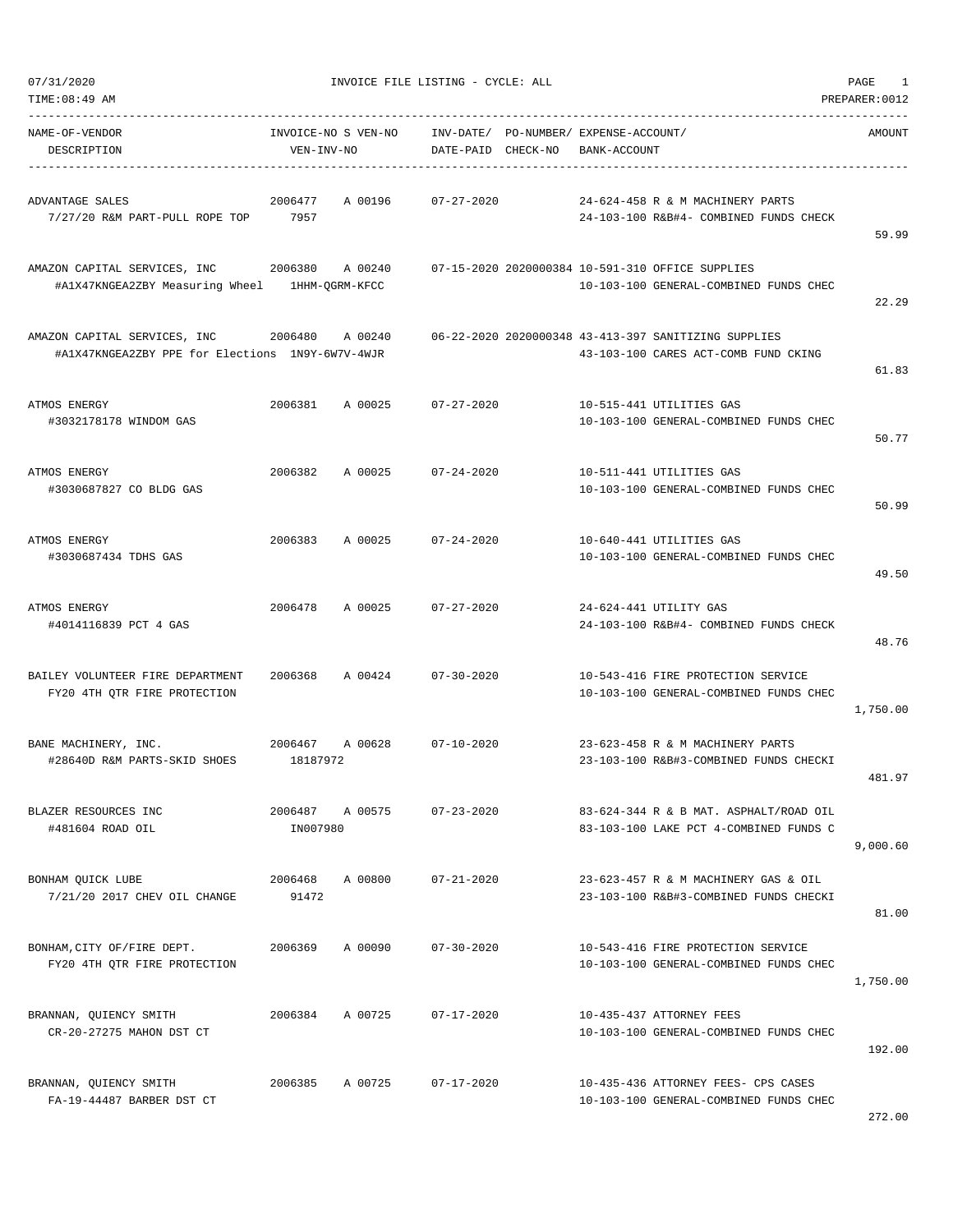| TIME: 08:49 AM                                                         |                                   |         |                        |          |                                                                                                      | PREPARER: 0012 |
|------------------------------------------------------------------------|-----------------------------------|---------|------------------------|----------|------------------------------------------------------------------------------------------------------|----------------|
| NAME-OF-VENDOR<br>DESCRIPTION                                          | INVOICE-NO S VEN-NO<br>VEN-INV-NO |         | INV-DATE/<br>DATE-PAID | CHECK-NO | PO-NUMBER/ EXPENSE-ACCOUNT/<br>BANK-ACCOUNT                                                          | AMOUNT         |
| BRYCO-BRYANT CO<br>7/31/20 CONSTRUCTION-MASONRY                        | 2006484<br>9                      | A 00508 | $07 - 31 - 2020$       |          | 68-668-168 MASONRY AND STONE<br>68-103-100 GO BONDS CONST.2018-COMB.FU                               | 118,061.94     |
| CASH<br>7/24/20 2020 CHEV UNIT 0342 REGISTR PLATE 1404944              | 2006386                           | A       | $07 - 24 - 2020$       |          | 10-560-454 R & M AUTOMOBILES<br>10-103-100 GENERAL-COMBINED FUNDS CHEC                               | 16.75          |
| CIRCLE STAR QUICK LUBE & TIRE<br>6/26/20 R&M TIRE REPAIR               | 2006455<br>11-0168141             | A 00610 | $06 - 26 - 2020$       |          | 22-622-459 R & M MACH. TIRES & TUBES<br>22-103-100 R&B#2- COMBINED FUNDS CHECK                       | 67.00          |
| CIRCLE STAR QUICK LUBE & TIRE<br>7/8/20 R&M TIRE REPAIR                | 2006456<br>11-0168841             | A 00610 | $07 - 08 - 2020$       |          | 22-622-459 R & M MACH. TIRES & TUBES<br>22-103-100 R&B#2- COMBINED FUNDS CHECK                       | 15.00          |
| CIRCLE STAR QUICK LUBE & TIRE<br>7/16/20 2003 VOLVO INSPECTION         | 2006457 A 00610<br>11-0169353     |         | $07 - 16 - 2020$       |          | 22-622-458 R & M MACHINERY PARTS<br>22-103-100 R&B#2- COMBINED FUNDS CHECK                           | 7.00           |
| CITY AUTO PARTS<br>#7451 R&M PARTS                                     | 2006458                           | A 00592 | $07 - 25 - 2020$       |          | 22-622-458 R & M MACHINERY PARTS<br>22-103-100 R&B#2- COMBINED FUNDS CHECK                           | 153.55         |
| COLLISION 1ST<br>7/28/20 2017 FORD WINDSHIELD                          | 2006387<br>16839A                 | A 00766 | $07 - 28 - 2020$       |          | 10-560-454 R & M AUTOMOBILES<br>10-103-100 GENERAL-COMBINED FUNDS CHEC                               | 275.00         |
| CONTRACTORS ACCESS EQUIPMENT, INC<br>#R017562 ALUM JOIST 7/8-21 RETURN | 2006485<br>0055851                | A 00497 | $07 - 24 - 2020$       |          | 68-668-165 CONSTRUCTION<br>68-103-100 GO BONDS CONST.2018-COMB.FU                                    | 335.00         |
| COOPER-SORRELLS FUNERAL HOME<br>7/27/20 JOHNSON REMOVAL/POUCH          | 2006491<br>$C20-11$               | A 00163 | $07 - 27 - 2020$       |          | 10-425-466 AUTOPSIES<br>10-103-100 GENERAL-COMBINED FUNDS CHEC                                       | 475.00         |
| CROSSROADS HARDWARE<br>#FANNIN2 WELDING RODS                           | 2006459<br>V72270                 | A 00055 | $07 - 25 - 2020$       |          | 22-622-343 R & B MAT. HARDWRE & LUMB<br>22-103-100 R&B#2- COMBINED FUNDS CHECK                       | 119.99         |
| CUSTOM GLASS & MIRROR<br>7/23/20 Glass Shields for Clerks              | 2006481 A<br>166682               |         |                        |          | 07-23-2020 2020000395 43-413-398 PERSONAL PROTECTIVE EQUIPME<br>43-103-100 CARES ACT-COMB FUND CKING | 1,190.00       |
| DM TRUCKING, LLC<br>6/1/20 ROCK & GRAVEL-HAULING                       | 2006479<br>2080                   | A 00096 | $06 - 01 - 2020$       |          | 24-624-341 R & B MAT, ROCK & GRAVEL<br>24-103-100 R&B#4- COMBINED FUNDS CHECK                        | 1,295.60       |
| DM TRUCKING, LLC<br>6/1/20 ROCK & GRAVEL-HAULING                       | 2006488<br>2080                   | A 00096 | $06 - 01 - 2020$       |          | 83-624-341 R & B MAT. ROCK & GRAVEL<br>83-103-100 LAKE PCT 4-COMBINED FUNDS C                        | 6,859.30       |
| DODD CITY FIRE DEPARTMENT<br>FY20 4TH QTR FIRE PROTECTION              | 2006370                           | A 00261 | $07 - 30 - 2020$       |          | 10-543-416 FIRE PROTECTION SERVICE<br>10-103-100 GENERAL-COMBINED FUNDS CHEC                         |                |

1,750.00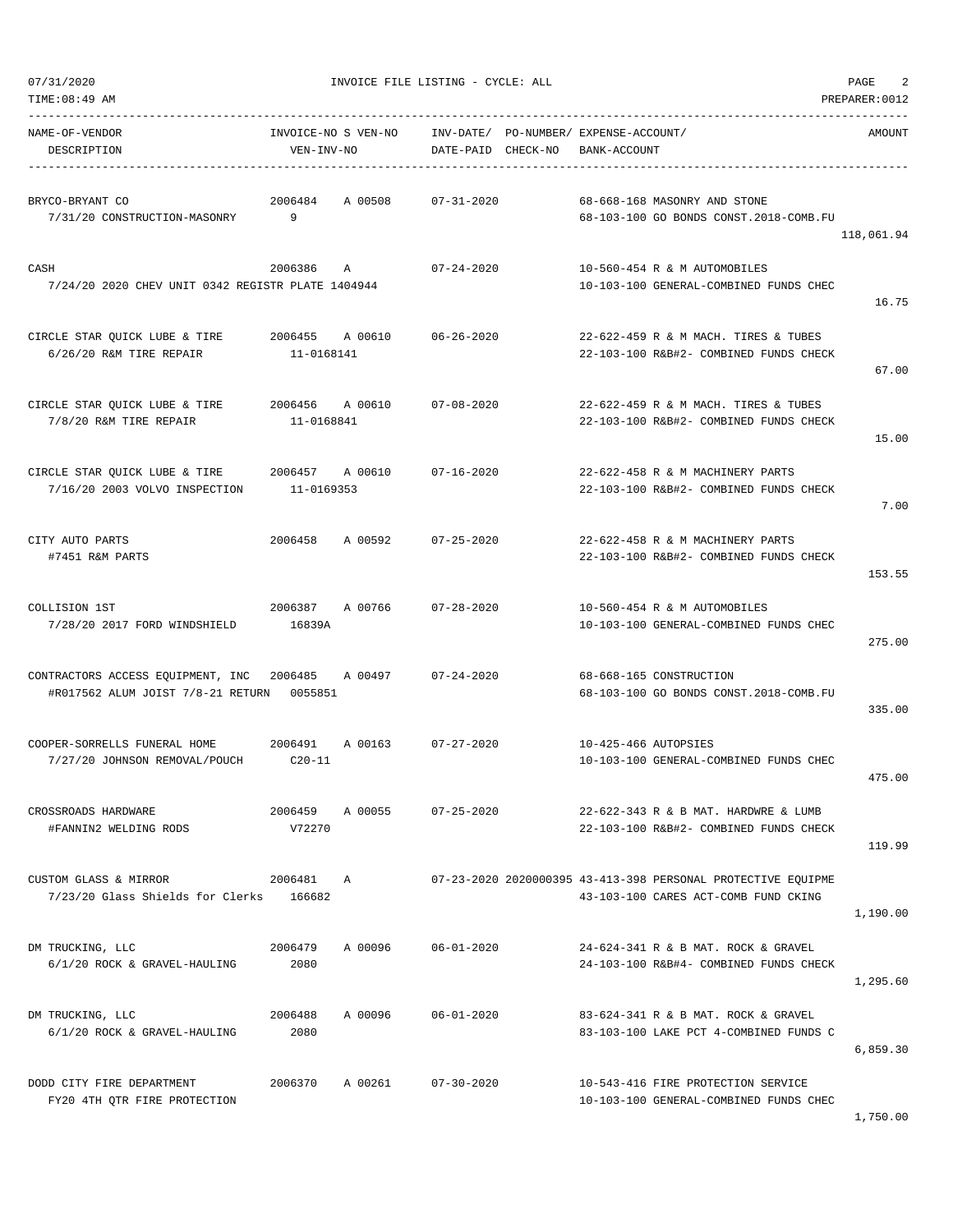-----------------------------------------------------------------------------------------------------------------------------------

| NAME-OF-VENDOR<br>DESCRIPTION                                             | INVOICE-NO S VEN-NO<br>VEN-INV-NO       | INV-DATE/ PO-NUMBER/ EXPENSE-ACCOUNT/<br>DATE-PAID CHECK-NO | BANK-ACCOUNT                                                                 | AMOUNT   |
|---------------------------------------------------------------------------|-----------------------------------------|-------------------------------------------------------------|------------------------------------------------------------------------------|----------|
| ECTOR VOL.FIRE DEPARTMENT<br>FY20 4TH OTR FIRE PROTECTION                 | 2006371<br>A 00084                      | $07 - 30 - 2020$                                            | 10-543-416 FIRE PROTECTION SERVICE<br>10-103-100 GENERAL-COMBINED FUNDS CHEC | 1,750.00 |
| FANNIN COUNTY TAX ASSESSOR-COL<br>4/27/20 2003 VOLVO REGISTRATION         | 2006460 A 00797<br>PLATE 1290636        | $04 - 27 - 2020$                                            | 22-622-458 R & M MACHINERY PARTS<br>22-103-100 R&B#2- COMBINED FUNDS CHECK   | 7.50     |
| FANNIN COUNTY TAX ASSESSOR-COL<br>5/29/20 2019 PTRB REGISTRATION          | 2006469<br>A 00797<br>PLATE 1334598     | $05 - 29 - 2020$                                            | 23-623-458 R & M MACHINERY PARTS<br>23-103-100 R&B#3-COMBINED FUNDS CHECKI   | 22.00    |
| FANNIN COUNTY TAX ASSESSOR-COL<br>2/3/20 2000 VOLVO REGISTRATION          | 2006470<br>A 00797<br>PLATE 1290662     | $02 - 03 - 2020$                                            | 23-623-458 R & M MACHINERY PARTS<br>23-103-100 R&B#3-COMBINED FUNDS CHECKI   | 22.00    |
| FANNIN COUNTY TAX ASSESSOR-COL<br>6/29/20 2008 CHEV REGISTRATION          | 2006471 A 00797<br>PLATE 1334663        | $06 - 29 - 2020$                                            | 23-623-458 R & M MACHINERY PARTS<br>23-103-100 R&B#3-COMBINED FUNDS CHECKI   | 7.50     |
| FIRST UNITED METHODIST CHURCH<br>JUNE 200 W 8TH - ELECTRIC                | 2006388<br>A 00215<br>45                | $07 - 28 - 2020$                                            | 10-518-440 UTILITIES ELECTRICITY<br>10-103-100 GENERAL-COMBINED FUNDS CHEC   | 479.87   |
| FIRST UNITED METHODIST CHURCH<br>JUNE 200 W 8TH - GAS                     | 2006389<br>A 00215<br>45                | $07 - 28 - 2020$                                            | 10-518-441 UTILITIES GAS<br>10-103-100 GENERAL-COMBINED FUNDS CHEC           | 64.97    |
| FIRST UNITED METHODIST CHURCH<br>JUNE 200 W 8TH - WATER/SEWER             | 2006390<br>A 00215<br>45                | $07 - 28 - 2020$                                            | 10-518-442 UTILITIES WATER<br>10-103-100 GENERAL-COMBINED FUNDS CHEC         | 271.69   |
| FIRST UNITED METHODIST CHURCH<br>JUNE 200 W 8TH - TRASH                   | 2006391<br>A 00215<br>45                | $07 - 28 - 2020$                                            | 10-518-443 TRASH PICKUP SERVICE<br>10-103-100 GENERAL-COMBINED FUNDS CHEC    | 65.43    |
| FUNCTION 4, LLC<br>#9A1068 COPIES - AGRILIFE                              | 2006392 A 00236<br>INV800417            | $08 - 01 - 2020$                                            | 10-665-315 COPIER RENTAL<br>10-103-100 GENERAL-COMBINED FUNDS CHEC           | 31.15    |
| FUNCTION 4, LLC<br>$\text{\#9A1068 COPIES} - \text{CO CLK/AUD}$ INV800417 | 2006393 A 00236 08-01-2020              |                                                             | 10-510-315 COPIER RENTAL<br>10-103-100 GENERAL-COMBINED FUNDS CHEC           | 130.41   |
| FUNCTION 4, LLC<br>#9A1068 COPIES - TAX ASSESSOR INV800417                | 2006394 A 00236                         | $08 - 01 - 2020$                                            | 10-499-315 COPIER EXPENSE<br>10-103-100 GENERAL-COMBINED FUNDS CHEC          | 7.19     |
| FUNCTION 4, LLC<br>#9A1068 COPIES - S ANNEX                               | 2006395 A 00236 08-01-2020<br>INV800417 |                                                             | 10-513-315 COPIER RENTAL<br>10-103-100 GENERAL-COMBINED FUNDS CHEC           | 0.53     |
| FUNCTION 4, LLC<br>#9A1068 COPIES - ENVIRO DEVEL                          | 2006396 A 00236 08-01-2020<br>INV800417 |                                                             | 10-590-315 COPIER RENTAL<br>10-103-100 GENERAL-COMBINED FUNDS CHEC           |          |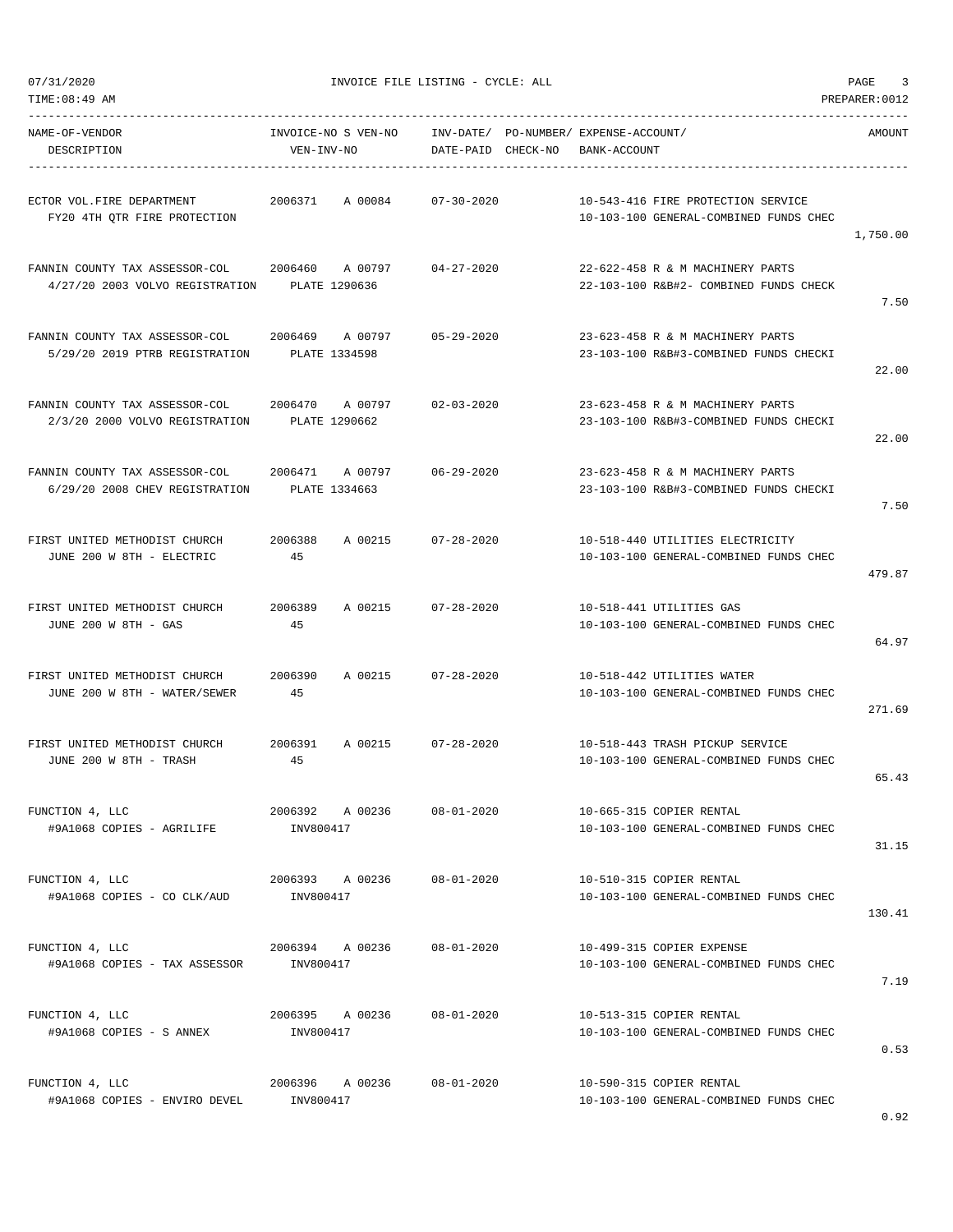| NAME-OF-VENDOR<br>DESCRIPTION                                 | INVOICE-NO S VEN-NO<br>VEN-INV-NO       | INV-DATE/ PO-NUMBER/ EXPENSE-ACCOUNT/<br>DATE-PAID CHECK-NO | BANK-ACCOUNT                                                                  | AMOUNT   |
|---------------------------------------------------------------|-----------------------------------------|-------------------------------------------------------------|-------------------------------------------------------------------------------|----------|
| FUNCTION 4, LLC<br>#9A1068 COPIES - JUV PROB                  | 2006397 A 00236<br>INV800417            | $08 - 01 - 2020$                                            | 10-575-315 COPIER RENTAL<br>10-103-100 GENERAL-COMBINED FUNDS CHEC            |          |
| FUNCTION 4, LLC<br>#9A1068 COPIES - DA                        | 2006398 A 00236 08-01-2020<br>INV800417 |                                                             | 10-475-315 COPIER EXPENSE<br>10-103-100 GENERAL-COMBINED FUNDS CHEC           | 2.74     |
| FUNCTION 4, LLC                                               | 2006399<br>A 00236                      | $08 - 01 - 2020$                                            | 10-410-315 COPIER RENTAL                                                      | 5.55     |
| #9A1068 COPIES - CO CT@LAW                                    | INV800417                               |                                                             | 10-103-100 GENERAL-COMBINED FUNDS CHEC                                        | 2.70     |
| GAYLON P. RIDDELS LAW FIRM, PC<br>CR-20-27467 CLARK DST CT    | 2006400 A 00512                         | 07-16-2020                                                  | 10-435-437 ATTORNEY FEES<br>10-103-100 GENERAL-COMBINED FUNDS CHEC            | 2,647.65 |
| GAYLON P. RIDDELS LAW FIRM, PC<br>CR-19-27084 TRAMMELL DST CT | 2006401 A 00512 07-16-2020              |                                                             | 10-435-437 ATTORNEY FEES<br>10-103-100 GENERAL-COMBINED FUNDS CHEC            | 4,493.50 |
| HOLLAND, JORDAN PLLC<br>CR-19-27104 DAWSON DST CT             | 2006402<br>A 00010                      | $06 - 30 - 2020$                                            | 10-435-437 ATTORNEY FEES<br>10-103-100 GENERAL-COMBINED FUNDS CHEC            | 538.05   |
| HOLLAND, JORDAN PLLC<br>CR-19-26904 SPENCER DST CT            | A 00010<br>2006403                      | 07-17-2020                                                  | 10-435-437 ATTORNEY FEES<br>10-103-100 GENERAL-COMBINED FUNDS CHEC            | 1,105.00 |
| HOLLAND, JORDAN PLLC<br>CR-18-26719 COUTO DST CT              | 2006404 A 00010                         | $07 - 17 - 2020$                                            | 10-435-437 ATTORNEY FEES<br>10-103-100 GENERAL-COMBINED FUNDS CHEC            | 835.55   |
| HOLLAND, JORDAN PLLC<br>CR-20-27366 HOUSER DST CT             | 2006405<br>A 00010                      | 07-17-2020                                                  | 10-435-437 ATTORNEY FEES<br>10-103-100 GENERAL-COMBINED FUNDS CHEC            | 380.80   |
| HOLLAND, JORDAN PLLC<br>FA-19-44046 JMS/KZA DST CT            | A 00010<br>2006406                      | $07 - 17 - 2020$                                            | 10-435-436 ATTORNEY FEES- CPS CASES<br>10-103-100 GENERAL-COMBINED FUNDS CHEC | 912.05   |
| HOLLAND, JORDAN PLLC<br>50399 WOODS CO CT@LAW                 | A 00010<br>2006407                      | $07 - 17 - 2020$                                            | 10-410-424 INDIGENT ATTORNEY FEES<br>10-103-100 GENERAL-COMBINED FUNDS CHEC   | 300.00   |
| HOLLAND, JORDAN PLLC<br>50259 DAWSON CO CT@LAW                | 2006408<br>A 00010                      | $07 - 17 - 2020$                                            | 10-410-424 INDIGENT ATTORNEY FEES<br>10-103-100 GENERAL-COMBINED FUNDS CHEC   | 300.00   |
| HONEY GROVE FIRE DEPT.<br>FY20 4TH QTR FIRE PROTECTION        | 2006372<br>A 00194                      | $07 - 30 - 2020$                                            | 10-543-416 FIRE PROTECTION SERVICE<br>10-103-100 GENERAL-COMBINED FUNDS CHEC  | 1,750.00 |
| IHS PHARMACY<br>#FI99999999 MAY PRISONER MEDS                 | 2006409<br>A 00405<br>63746 / 63385 CR  | $05 - 31 - 2020$                                            | 10-565-405 PRISONER MEDICAL<br>10-103-100 GENERAL-COMBINED FUNDS CHEC         |          |

18,088.91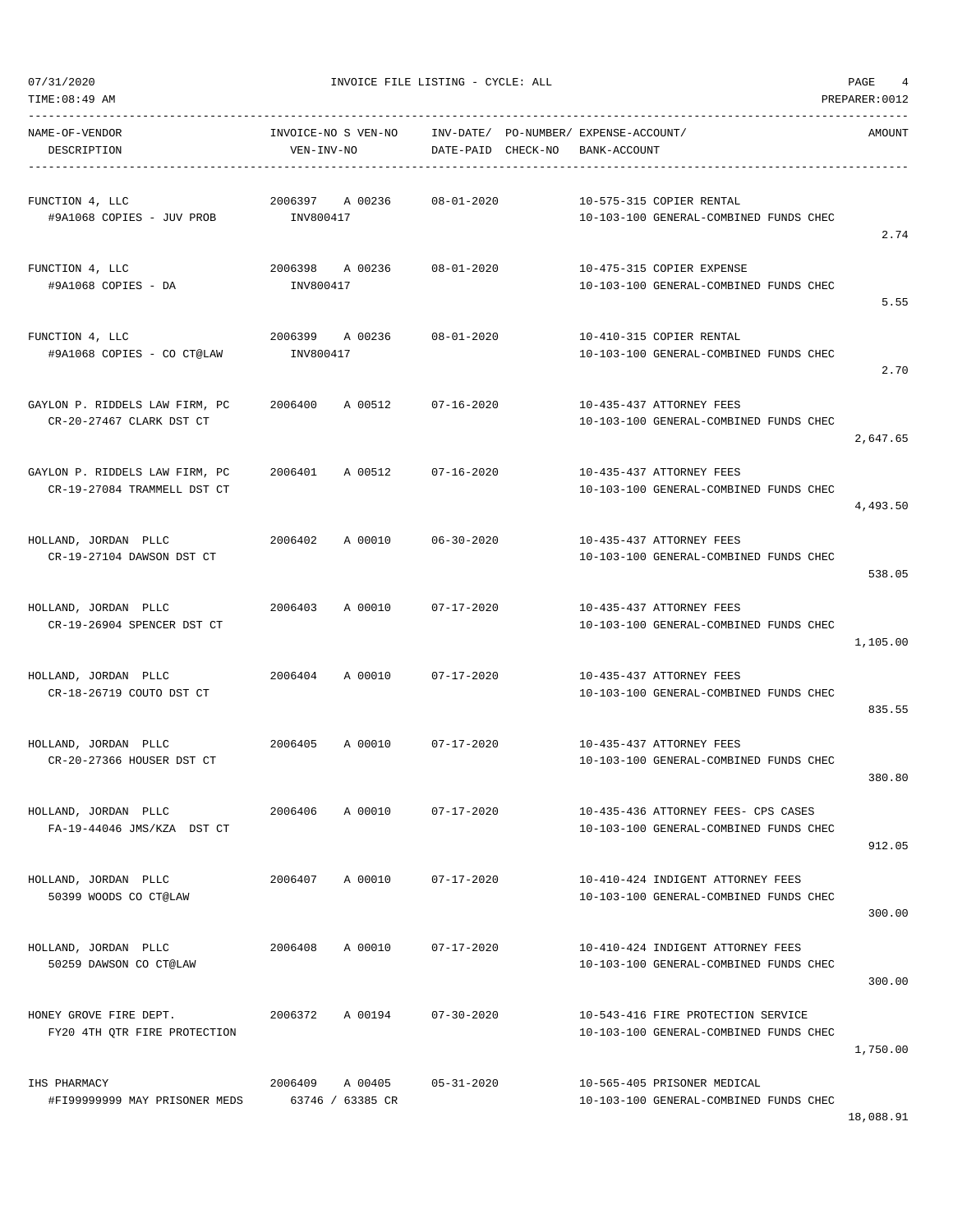| TIME:08:49 AM                                                                                 |                                        |                    |                                                                              | PREPARER: 0012 |
|-----------------------------------------------------------------------------------------------|----------------------------------------|--------------------|------------------------------------------------------------------------------|----------------|
| NAME-OF-VENDOR<br>DESCRIPTION                                                                 | INVOICE-NO S VEN-NO<br>VEN-INV-NO      | DATE-PAID CHECK-NO | INV-DATE/ PO-NUMBER/ EXPENSE-ACCOUNT/<br>BANK-ACCOUNT                        | AMOUNT         |
| IHS PHARMACY<br>#FI99999999 JUNE PRISONER MEDS                                                | 2006410<br>A 00405<br>64580 / 64197 CR | $06 - 30 - 2020$   | 10-565-405 PRISONER MEDICAL<br>10-103-100 GENERAL-COMBINED FUNDS CHEC        | 14,951.66      |
| KIRBY, SHELLY<br>7/27/20 WINDOM MOWING                                                        | 2006411 A 00541<br>069459              | 07-27-2020         | 10-515-444 LAWN MAINTENANCE<br>10-103-100 GENERAL-COMBINED FUNDS CHEC        | 60.00          |
| KONICA MINOLTA PREMIER FINANCE<br>#1284057 COPIER LEASE - ENVIRO DEVE 68929545                | 2006412 A 00444                        | $07 - 25 - 2020$   | 10-590-315 COPIER RENTAL<br>10-103-100 GENERAL-COMBINED FUNDS CHEC           | 73.29          |
| KONICA MINOLTA PREMIER FINANCE<br>#1284057 COPIER LEASE - CO CT@LAW 68929545                  | 2006413 A 00444                        | $07 - 25 - 2020$   | 10-410-315 COPIER RENTAL<br>10-103-100 GENERAL-COMBINED FUNDS CHEC           | 97.72          |
| KONICA MINOLTA PREMIER FINANCE 2006414 A 00444<br>#1284057 COPIER LEASE - CO CLK/AUD 68929545 |                                        | $07 - 25 - 2020$   | 10-510-315 COPIER RENTAL<br>10-103-100 GENERAL-COMBINED FUNDS CHEC           | 314.27         |
| KONICA MINOLTA PREMIER FINANCE<br>#1284057 COPIER LEASE - S ANNEX                             | 2006415 A00444<br>68929545             | $07 - 25 - 2020$   | 10-513-315 COPIER RENTAL<br>10-103-100 GENERAL-COMBINED FUNDS CHEC           | 97.72          |
| KONICA MINOLTA PREMIER FINANCE<br>#1284057 COPIER LEASE - TAX ASSESSO 68929545                | 2006416 A 00444                        | $07 - 25 - 2020$   | 10-499-315 COPIER EXPENSE<br>10-103-100 GENERAL-COMBINED FUNDS CHEC          | 89.75          |
| KONICA MINOLTA PREMIER FINANCE 2006417 A 00444<br>#1284057 COPIER LEASE - AGRILIFE 68929545   |                                        | $07 - 25 - 2020$   | 10-665-315 COPIER RENTAL<br>10-103-100 GENERAL-COMBINED FUNDS CHEC           | 89.75          |
| KONICA MINOLTA PREMIER FINANCE<br>#1284057 COPIER LEASE - DA                                  | 2006418 A 00444<br>68929545            | $07 - 25 - 2020$   | 10-475-315 COPIER EXPENSE<br>10-103-100 GENERAL-COMBINED FUNDS CHEC          | 101.52         |
| KONICA MINOLTA PREMIER FINANCE<br>#1284057 COPIER LEASE - JUV PROB                            | 2006419 A 00444<br>68929545            | $07 - 25 - 2020$   | 10-575-315 COPIER RENTAL<br>10-103-100 GENERAL-COMBINED FUNDS CHEC           | 24.43          |
| L & L A/C-ELECTRICAL<br>7/24/20 HVAC UNIT 5&6                                                 | 2006420<br>A 00239<br>1689             | $07 - 28 - 2020$   | 10-565-450 R&M BUILDING<br>10-103-100 GENERAL-COMBINED FUNDS CHEC            | 479.75         |
| L & L A/C-ELECTRICAL<br>7/7/20 HVAC UNIT 1                                                    | 2006421<br>A 00239<br>1558             | $07 - 14 - 2020$   | 10-565-450 R&M BUILDING<br>10-103-100 GENERAL-COMBINED FUNDS CHEC            | 165.00         |
| LADONIA VOL. FIRE DEPT.<br>FY20 4TH QTR FIRE PROTECTION                                       | 2006373<br>A 00109                     | $07 - 30 - 2020$   | 10-543-416 FIRE PROTECTION SERVICE<br>10-103-100 GENERAL-COMBINED FUNDS CHEC | 1,750.00       |
| LEONARD, CITY OF<br>FY20 4TH QTR FIRE PROTECTION                                              | 2006374<br>A 00048                     | $07 - 30 - 2020$   | 10-543-416 FIRE PROTECTION SERVICE<br>10-103-100 GENERAL-COMBINED FUNDS CHEC |                |

1,750.00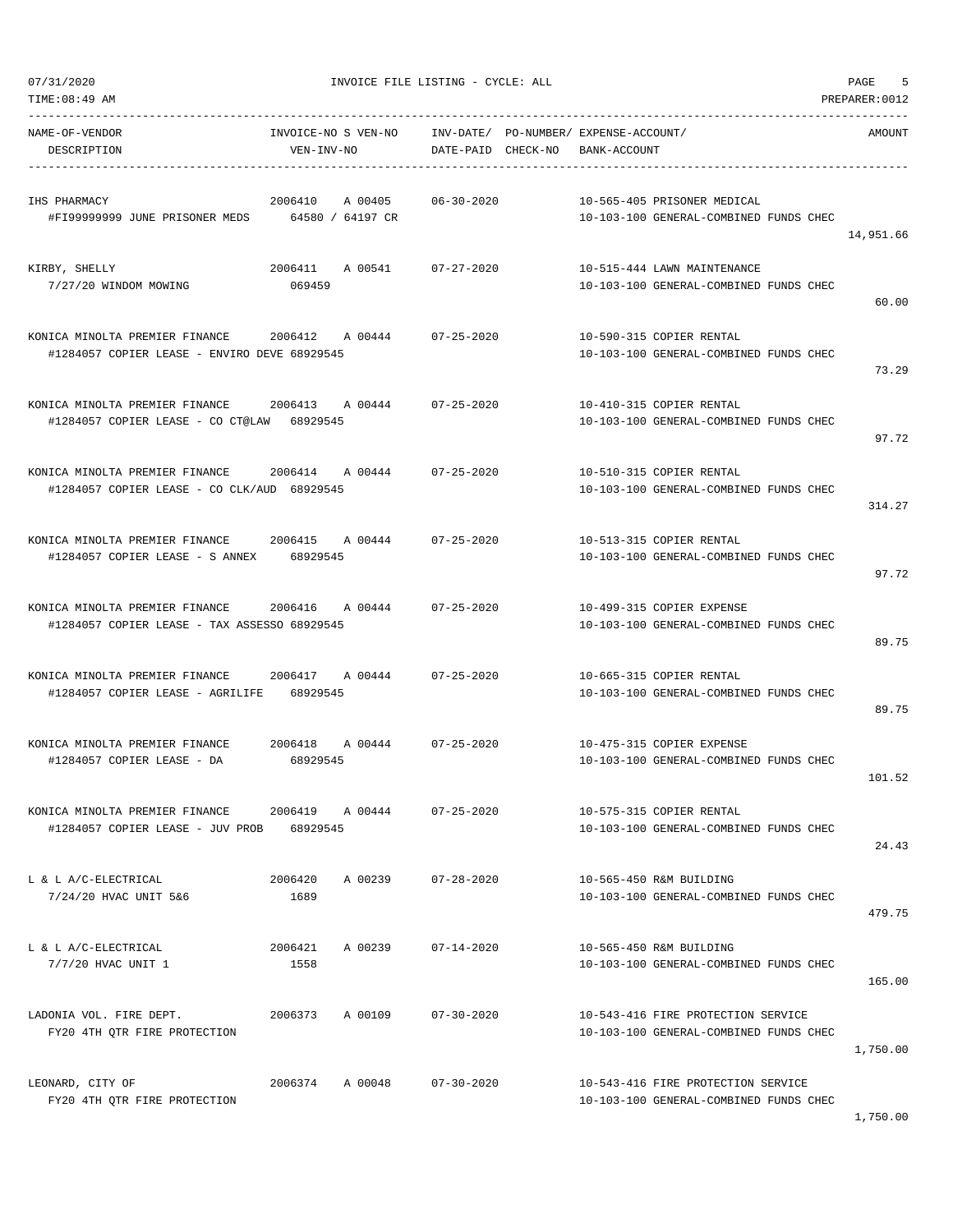| 07/31/2020<br>INVOICE FILE LISTING - CYCLE: ALL | PAGE |  |
|-------------------------------------------------|------|--|
|-------------------------------------------------|------|--|

TIME:08:49 AM PREPARER:0012

| NAME-OF-VENDOR<br>DESCRIPTION                                   | INVOICE-NO S VEN-NO<br>VEN-INV-NO  | DATE-PAID CHECK-NO | INV-DATE/ PO-NUMBER/ EXPENSE-ACCOUNT/<br>BANK-ACCOUNT                                        | AMOUNT   |
|-----------------------------------------------------------------|------------------------------------|--------------------|----------------------------------------------------------------------------------------------|----------|
| LONE STAR HAULIN' LLC<br>7/21/20 PCT 1 TOWING                   | A 00584<br>2006449<br>4752         | $07 - 21 - 2020$   | 21-621-458 R & M MACHINERY PARTS<br>21-103-100 R&B#1-COMBINED FUNDS CHECKI                   | 1,685.00 |
| NORTH TEXAS TOLLWAY AUTHORITY<br>#804147293 2008 DODGE TOLLS    | 2006422<br>A 00034 07-17-2020      |                    | 10-406-427 OUT OF COUNTY TRAVEL/TRAINI<br>10-103-100 GENERAL-COMBINED FUNDS CHEC             | 30.90    |
| OFFICE DEPOT<br>#29023460 Copier Paper                          | 2006423<br>A 00216<br>107631964001 |                    | 07-20-2020 2020000387 10-510-310 OFFICE SUPPLIES<br>10-103-100 GENERAL-COMBINED FUNDS CHEC   | 149.95   |
| OFFICE DEPOT<br>#29023460Office Supplies-CARTRIDGE 108863484002 | 2006424<br>A 00216                 |                    | 07-22-2020 2020000390 10-475-310 OFFICE SUPPLIES<br>10-103-100 GENERAL-COMBINED FUNDS CHEC   | 246.99   |
| OFFICE DEPOT<br>#29023460 TOWELS/PAPER                          | 2006425 A 00216<br>108863484001    |                    | 07-21-2020 2020000390 10-475-310 OFFICE SUPPLIES<br>10-103-100 GENERAL-COMBINED FUNDS CHEC   | 68.01    |
| OFFICE DEPOT<br>#29023460 USB                                   | A 00216<br>2006426<br>108863483001 |                    | 07-22-2020 2020000390 10-475-310 OFFICE SUPPLIES<br>10-103-100 GENERAL-COMBINED FUNDS CHEC   | 104.97   |
| OFFICE DEPOT<br>#29023460 USB                                   | 2006427<br>A 00216<br>108863482001 |                    | 07-22-2020 2020000390 10-475-310 OFFICE SUPPLIES<br>10-103-100 GENERAL-COMBINED FUNDS CHEC   | 64.99    |
| OFFICE DEPOT<br>#29023460 OFFICE SUPPLIES                       | 2006428 A 00216<br>108783752001    |                    | 07-21-2020 2020000390 10-475-310 OFFICE SUPPLIES<br>10-103-100 GENERAL-COMBINED FUNDS CHEC   | 360.64   |
| OFFICE DEPOT<br>#29023460 Office Supplies                       | 2006429<br>A 00216<br>109039754001 |                    | 07-22-2020 2020000392 10-450-310 OFFICE SUPPLIES<br>10-103-100 GENERAL-COMBINED FUNDS CHEC   | 61.24    |
| OFFICE DEPOT<br>#29023460 Toner Cartridges                      | 2006430<br>A 00216<br>109053353001 |                    | 07-22-2020 2020000393 10-560-310 OFFICE SUPPLIES<br>10-103-100 GENERAL-COMBINED FUNDS CHEC   | 442.64   |
| OFFICE DEPOT<br>#29023460 Batteries/Covid                       | 2006482 A 00216<br>107631964001    |                    | 07-20-2020 2020000387 43-477-399 OFFICE PROTECTION<br>43-103-100 CARES ACT-COMB FUND CKING   | 40.16    |
| OFFICE DEPOT<br>#29023460 Batteries/Covid                       | 2006483 A 00216<br>107631964001    |                    | 07-20-2020 2020000387 43-477-397 SANITIZING SUPPLIES<br>43-103-100 CARES ACT-COMB FUND CKING | 22.83    |
| PARKER TIRE<br>7/24/20 R&M TIRES                                | 2006472<br>A 00006<br>12279        | $07 - 24 - 2020$   | 23-623-459 R & M MACH. TIRES & TUBES<br>23-103-100 R&B#3-COMBINED FUNDS CHECKI               | 10.00    |
| PERKINS, J. DANIEL<br>FA-20-44560 DUNNING DST CT                | A 00589<br>2006431                 | $07 - 24 - 2020$   | 10-435-436 ATTORNEY FEES- CPS CASES<br>10-103-100 GENERAL-COMBINED FUNDS CHEC                |          |

595.00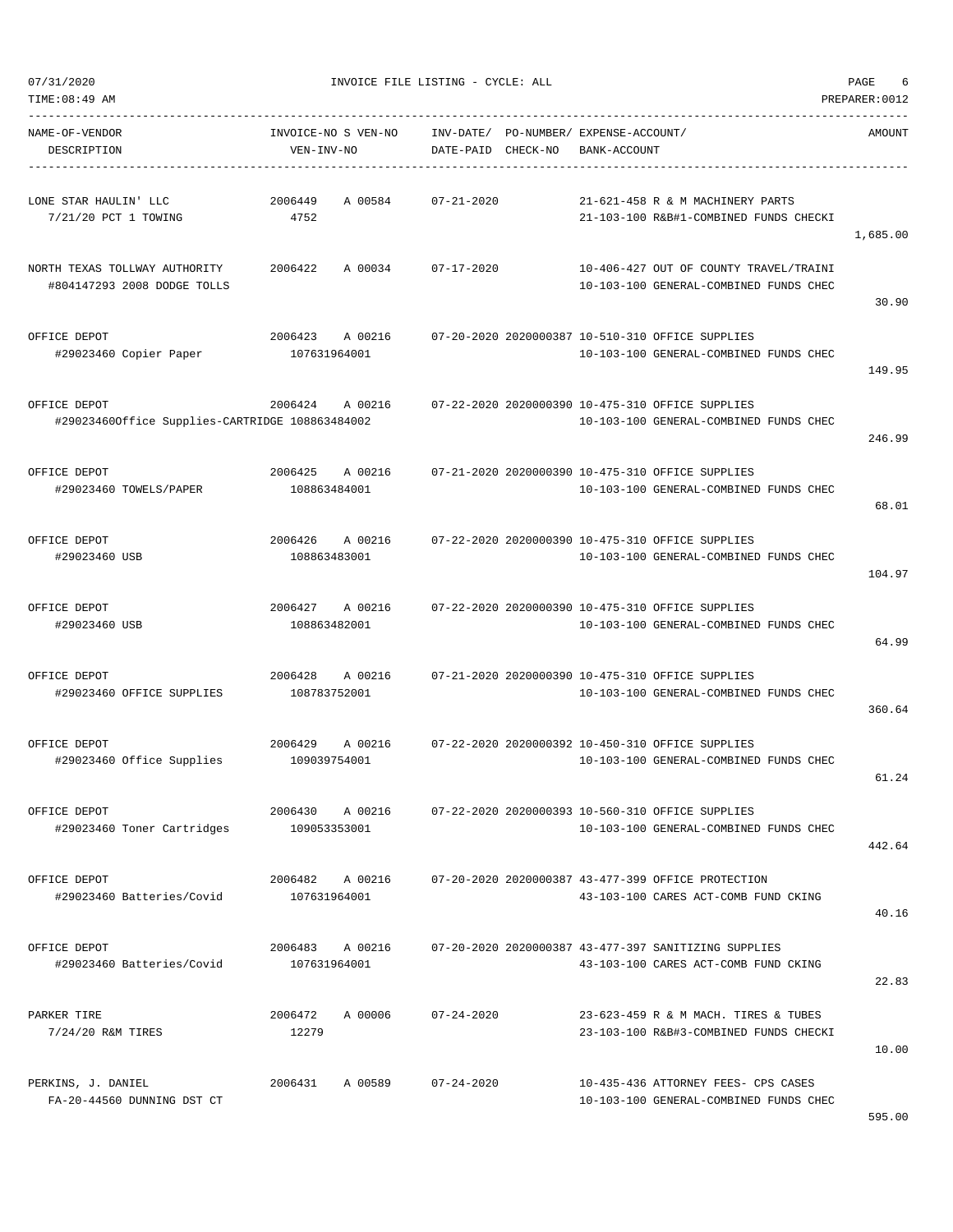TIME:08:49 AM PREPARER:0012

 $07/31/2020$  PAGE  $7$ 

| NAME-OF-VENDOR<br>DESCRIPTION                            | INVOICE-NO S VEN-NO INV-DATE/ PO-NUMBER/ EXPENSE-ACCOUNT/<br>VEN-INV-NO | DATE-PAID CHECK-NO | BANK-ACCOUNT                                                                   | AMOUNT   |
|----------------------------------------------------------|-------------------------------------------------------------------------|--------------------|--------------------------------------------------------------------------------|----------|
| PERKINS, J. DANIEL<br>FA-19-44386 FULLER DST CT          | 2006432 A 00589                                                         | 07-21-2020         | 10-435-436 ATTORNEY FEES- CPS CASES<br>10-103-100 GENERAL-COMBINED FUNDS CHEC  | 119.00   |
| PERKINS, J. DANIEL<br>FA-19-44487 ANDERTON DST CT        | 2006433 A 00589 07-17-2020                                              |                    | 10-435-436 ATTORNEY FEES- CPS CASES<br>10-103-100 GENERAL-COMBINED FUNDS CHEC  | 374.00   |
| PERKINS, J. DANIEL<br>FA-19-44272 ROUNDTREE DST CT       | 2006434 A 00589 07-17-2020                                              |                    | 10-435-436 ATTORNEY FEES- CPS CASES<br>10-103-100 GENERAL-COMBINED FUNDS CHEC  | 119.00   |
| PERKINS, J. DANIEL<br>FA-19-44277 OBER DST CT            | 2006435 A 00589 07-17-2020                                              |                    | 10-435-436 ATTORNEY FEES- CPS CASES<br>10-103-100 GENERAL-COMBINED FUNDS CHEC  | 178.50   |
| PUSH & PULL HYDRAULICS<br>7/16/20 R&M PARTS              | 2006461 A00057 07-16-2020<br>13973                                      |                    | 22-622-458 R & M MACHINERY PARTS<br>22-103-100 R&B#2- COMBINED FUNDS CHECK     | 107.52   |
| R.K. HALL, LLC<br>#1476 OIL SAND                         | 2006450 A 00638 07-16-2020<br>247591                                    |                    | 21-621-344 R & B MAT ASPHALT /RD OIL<br>21-103-100 R&B#1-COMBINED FUNDS CHECKI | 3,828.02 |
| R.K. HALL, LLC<br>#1475 OIL SAND                         | 2006462 A 00638 07-01-2020<br>245536                                    |                    | 22-622-344 R & B MAT. ASPHALT/RD OIL<br>22-103-100 R&B#2- COMBINED FUNDS CHECK | 3,599.05 |
| R.K. HALL, LLC<br>#1474 ROCK & GRAVEL                    | 2006473 A 00638 06-30-2020<br>245418                                    |                    | 23-623-341 R & B MAT. ROCK & GRAVEL<br>23-103-100 R&B#3-COMBINED FUNDS CHECKI  | 206.38   |
| R.K. HALL, LLC<br>#1474 ROCK & GRAVEL                    | 2006474 A 00638 07-20-2020<br>248112                                    |                    | 23-623-341 R & B MAT. ROCK & GRAVEL<br>23-103-100 R&B#3-COMBINED FUNDS CHECKI  | 207.49   |
| RANDOLPH VOL. FIRE DEPT.<br>FY20 4TH QTR FIRE PROTECTION | 2006375<br>A 00139                                                      | $07 - 30 - 2020$   | 10-543-416 FIRE PROTECTION SERVICE<br>10-103-100 GENERAL-COMBINED FUNDS CHEC   | 1,750.00 |
| RAVENNA VOL. FIRE DEPT.<br>FY20 4TH QTR FIRE PROTECTION  | 2006376 A 00094 07-30-2020                                              |                    | 10-543-416 FIRE PROTECTION SERVICE<br>10-103-100 GENERAL-COMBINED FUNDS CHEC   | 1,750.00 |
| RDO EQUIPMENT CO<br>#7451001 R&M PARTS-W70563            | 2006463 A 00353 07-22-2020<br>P6557224                                  |                    | 22-622-458 R & M MACHINERY PARTS<br>22-103-100 R&B#2- COMBINED FUNDS CHECK     | 55.87    |
| RELIANCE FASTENERS OF DENISON<br>$7/20/20$ SHOP SUPPLY   | 2006464 A 00317<br>128907                                               | $07 - 20 - 2020$   | 22-622-340 SHOP SUPPLIES<br>22-103-100 R&B#2- COMBINED FUNDS CHECK             | 56.70    |
| RELIANT<br>#6 730 596-1 WINDOM ELECTRIC                  | 2006436 A 00289 07-23-2020<br>117 007 452 417 4                         |                    | 10-515-440 UTILITIES ELECTRICITY<br>10-103-100 GENERAL-COMBINED FUNDS CHEC     |          |

328.23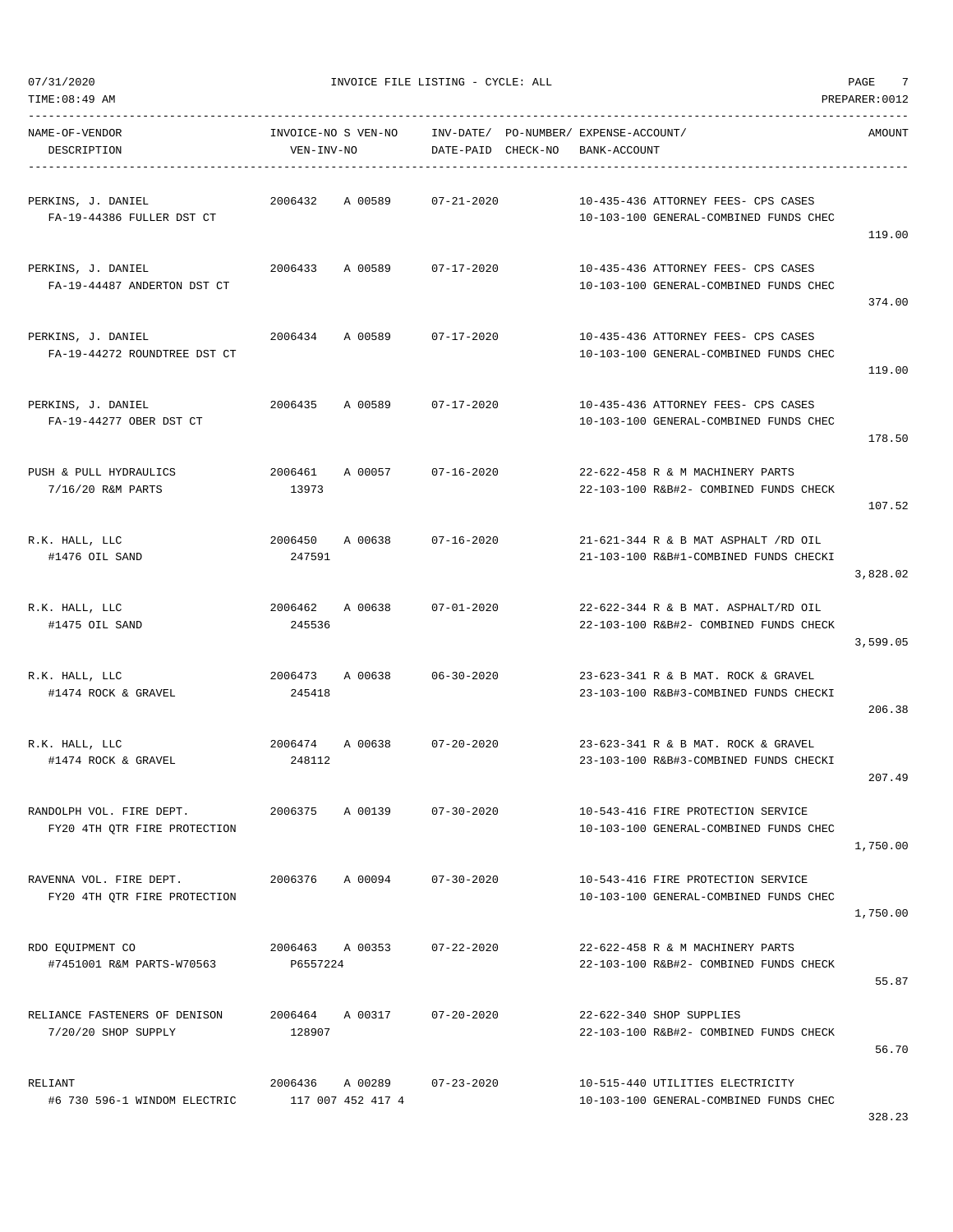| TIME:08:49 AM                                                  |                                   |                                                             |                                                                                | PREPARER: 0012 |
|----------------------------------------------------------------|-----------------------------------|-------------------------------------------------------------|--------------------------------------------------------------------------------|----------------|
| NAME-OF-VENDOR<br>DESCRIPTION                                  | INVOICE-NO S VEN-NO<br>VEN-INV-NO | INV-DATE/ PO-NUMBER/ EXPENSE-ACCOUNT/<br>DATE-PAID CHECK-NO | BANK-ACCOUNT                                                                   | AMOUNT         |
| RELIANT<br>#6 878 909-8 WINDOM GDLT ELECTRIC 113 009 551 772 2 | A 00289<br>2006437                | $07 - 23 - 2020$                                            | 10-515-440 UTILITIES ELECTRICITY<br>10-103-100 GENERAL-COMBINED FUNDS CHEC     | 27.37          |
| RESOLVE AGGREGATES<br>$7/17/20$ ROCK & GRAVEL                  | 2006451 A 00587<br>11105281       | 07-17-2020                                                  | 21-621-341 R & B MAT, ROCK & GRAVEL<br>21-103-100 R&B#1-COMBINED FUNDS CHECKI  | 417.69         |
| ROMCO EQUIPMENT CO.<br>#29001 FILTER CARTRIDGE                 | 2006465 A 00269<br>101119141      | 07-16-2020                                                  | 22-622-458 R & M MACHINERY PARTS<br>22-103-100 R&B#2- COMBINED FUNDS CHECK     | 112.70         |
| ROMCO EQUIPMENT CO.<br>#29001 OIL                              | 2006466 A 00269<br>101119141      | $07 - 16 - 2020$                                            | 22-622-457 R & M MACHINERY GAS & OIL<br>22-103-100 R&B#2- COMBINED FUNDS CHECK | 79.57          |
| SANITATION SOLUTIONS, INC.<br>#194746 PCT 1 TRASH              | 2006452 A 00349<br>07P00590       | $07 - 25 - 2020$                                            | 21-621-443 TRASH DUMPSTER PICKUP<br>21-103-100 R&B#1-COMBINED FUNDS CHECKI     | 90.83          |
| SANITATION SOLUTIONS, INC.<br>#194564 PCT 3 TRASH              | 2006475 A 00349<br>07P00591       | $07 - 25 - 2020$                                            | 23-623-443 TRASH DUMPSTER PICKUP<br>23-103-100 R&B#3-COMBINED FUNDS CHECKI     | 90.83          |
| SAVOY FIRE DEPARTMENT<br>FY20 4TH QTR FIRE PROTECTION          | 2006377<br>A 00071                | $07 - 30 - 2020$                                            | 10-543-416 FIRE PROTECTION SERVICE<br>10-103-100 GENERAL-COMBINED FUNDS CHEC   | 1,750.00       |
| SIXTH COURT OF APPEALS<br>APR-JUNE 2020 APPEALS CT FEES        | 2006438<br>A 00569                | $07 - 29 - 2020$                                            | 10-409-500 6TH COURT OF APPEALS FEE<br>10-103-100 GENERAL-COMBINED FUNDS CHEC  | 600.12         |
| SMITH, THOMAS SCOTT<br>CR-18-26643 JOHNSON DST CT              | 2006439<br>A 00817                | $07 - 13 - 2020$                                            | 10-435-437 ATTORNEY FEES<br>10-103-100 GENERAL-COMBINED FUNDS CHEC             | 1,850.40       |
| SMITH, THOMAS SCOTT<br>CR-14-25268 MORALES DST CT              | 2006440<br>A 00817                | $07 - 17 - 2020$                                            | 10-435-437 ATTORNEY FEES<br>10-103-100 GENERAL-COMBINED FUNDS CHEC             | 382.45         |
| SOLOMON, AMANDA<br>FA-20-44560 BURRIS DST CT                   | 2006441<br>A 00801                | $07 - 24 - 2020$                                            | 10-435-436 ATTORNEY FEES- CPS CASES<br>10-103-100 GENERAL-COMBINED FUNDS CHEC  | 1,463.00       |
| SOLOMON, AMANDA<br>FA-19-44104 MORRISON DST CT                 | 2006442<br>A 00801                | $07 - 24 - 2020$                                            | 10-435-436 ATTORNEY FEES- CPS CASES<br>10-103-100 GENERAL-COMBINED FUNDS CHEC  | 845.50         |
| SOUTHWEST FANNIN S.U.D.<br>#1210 PCT 1 WATER                   | 2006453<br>A 00018                | $07 - 22 - 2020$                                            | 21-621-442 UTILITY WATER<br>21-103-100 R&B#1-COMBINED FUNDS CHECKI             | 18.39          |
| SPRINT<br>#700059508 SHERIFF INTERNET                          | 2006443 A 00465<br>700059508-026  | $07 - 20 - 2020$                                            | 10-560-444 INTERNET SERVICE<br>10-103-100 GENERAL-COMBINED FUNDS CHEC          |                |

149.08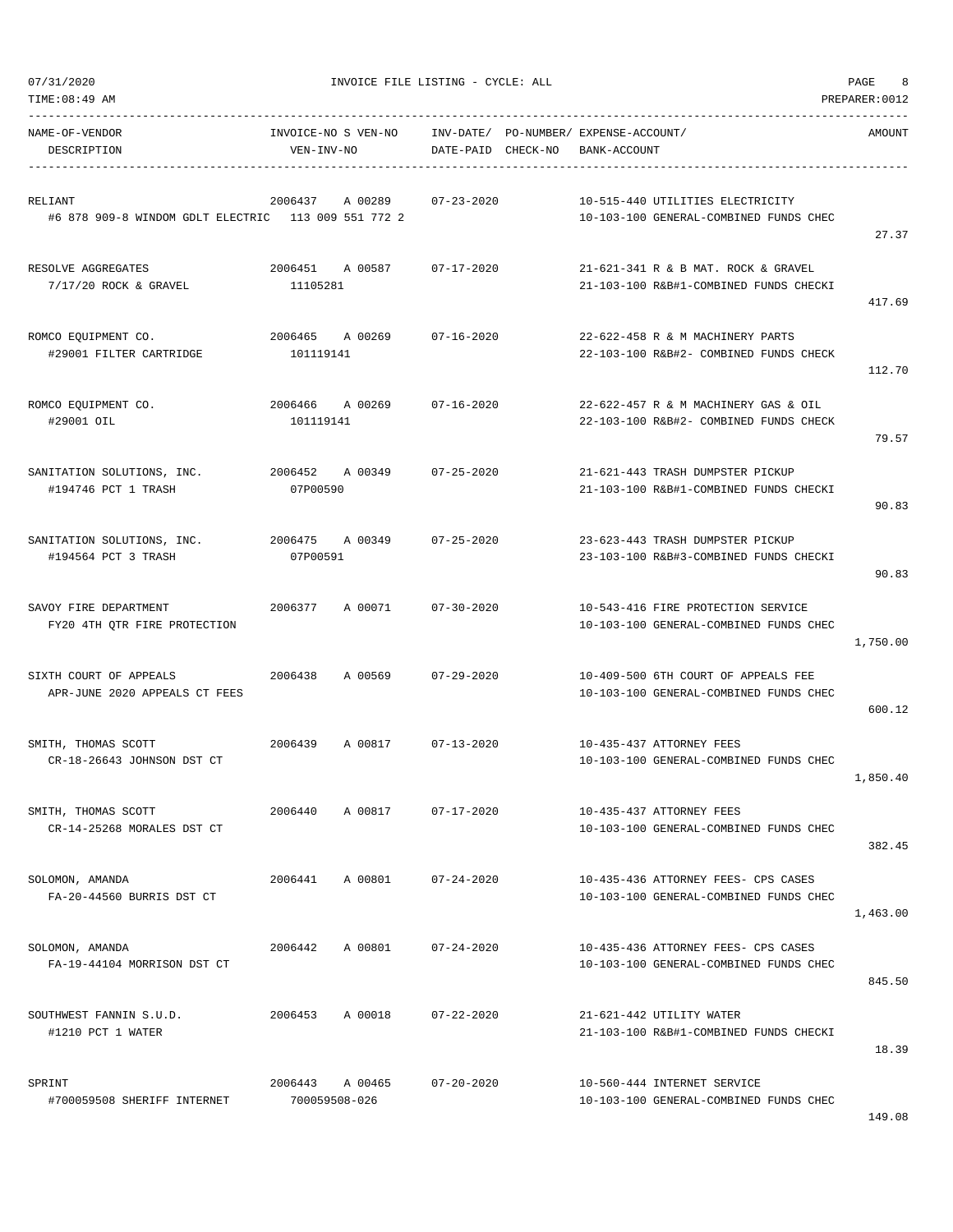| TIME:08:49 AM                                                                             |                                   |         |                    |                                                                                  | PREPARER: 0012 |
|-------------------------------------------------------------------------------------------|-----------------------------------|---------|--------------------|----------------------------------------------------------------------------------|----------------|
| NAME-OF-VENDOR<br>DESCRIPTION                                                             | INVOICE-NO S VEN-NO<br>VEN-INV-NO |         | DATE-PAID CHECK-NO | INV-DATE/ PO-NUMBER/ EXPENSE-ACCOUNT/<br>BANK-ACCOUNT                            | AMOUNT         |
| STATE COMPTROLLER<br>#1-75-6000941-1 2ND QTR FILING FEES                                  | 2006444                           | A 00793 | $07 - 31 - 2020$   | 10-409-489 COURT COSTS/ARREST FEES<br>10-103-100 GENERAL-COMBINED FUNDS CHEC     | 5,662.35       |
| TELEPHONE VOL. FIRE DEPT.<br>FY20 4TH QTR FIRE PROTECTION                                 | 2006378                           | A 00608 | $07 - 30 - 2020$   | 10-543-416 FIRE PROTECTION SERVICE<br>10-103-100 GENERAL-COMBINED FUNDS CHEC     | 1,750.00       |
| TEXAS DEPT. OF STATE HEALTH SERVICE 2006445<br>#2014-044447-001 JUNE REMOTE BIRTH 2011239 |                                   | A 00767 | $07 - 01 - 2020$   | 10-409-489 COURT COSTS/ARREST FEES<br>10-103-100 GENERAL-COMBINED FUNDS CHEC     | 91.50          |
| TEXHOMA LIMESTONE, INC.<br>7/14/20 ROCK & GRAVEL-HAULING                                  | 2006454<br>7996                   | A 00265 | $07 - 14 - 2020$   | 21-621-341 R & B MAT. ROCK & GRAVEL<br>21-103-100 R&B#1-COMBINED FUNDS CHECKI    | 2,754.49       |
| TEXHOMA LIMESTONE, INC.<br>2006476<br>7/14/20 ROCK & GRAVEL - HAULING                     | 7998                              | A 00265 | $07 - 14 - 2020$   | 23-623-341 R & B MAT, ROCK & GRAVEL<br>23-103-100 R&B#3-COMBINED FUNDS CHECKI    | 2,102.91       |
| TEXHOMA LIMESTONE, INC.<br>7/14/20 ROCK & GRAVEL-HAULING                                  | 2006486<br>7997                   | A 00265 | $07 - 14 - 2020$   | 79-622-341 R & B MAT. ROCK & GRAVEL<br>79-103-100 RAW WATER PIPELINE-COMBINED    | 4,220.95       |
| TEXHOMA LIMESTONE, INC.<br>7/14/20 ROCK & GRAVEL-HAULING                                  | 2006489<br>7999                   | A 00265 | $07 - 14 - 2020$   | 83-624-341 R & B MAT. ROCK & GRAVEL<br>83-103-100 LAKE PCT 4-COMBINED FUNDS C    | 2,130.06       |
| TRENTON FIRE DEPARTMENT<br>FY20 4TH QTR FIRE PROTECTION                                   | 2006379                           | A 00155 | $07 - 30 - 2020$   | 10-543-416 FIRE PROTECTION SERVICE<br>10-103-100 GENERAL-COMBINED FUNDS CHEC     | 1,750.00       |
| TXU ENERGY<br>#100063401102 LAKE FANNIN ELECTRIC 056002325415                             | 2006490                           | A 00160 | $07 - 21 - 2020$   | 85-520-440 UTILITIES ELECTRICITY<br>85-103-100 LAKE FANNIN-COMBINED FUNDS        | 35.65          |
| VANDEVENTER, VICKIE<br>5/20-7/17/20 TRAVEL 75.2 MILES                                     | 2006446                           | Α       | $07 - 30 - 2020$   | 10-403-427 OUT OF COUNTY TRAVEL/TRAINI<br>10-103-100 GENERAL-COMBINED FUNDS CHEC | 43.24          |
| WAHRENBROCK, DAN<br>7/13/20 ELECTION TRAVEL-102.5 MILES                                   | 2006447                           | Α       | $07 - 13 - 2020$   | 10-404-427 ELECTION TRAVEL/TRAINING<br>10-103-100 GENERAL-COMBINED FUNDS CHEC    | 58.94          |
| WOODSON, MARY ANN CSR, RPR<br>7/27/20 06-20-00080-CR APPEAL TRANS                         | 2006448                           | A 00486 | $07 - 27 - 2020$   | 10-435-434 APPEAL COURT TRANSCRIPTS<br>10-103-100 GENERAL-COMBINED FUNDS CHEC    | 902.00         |